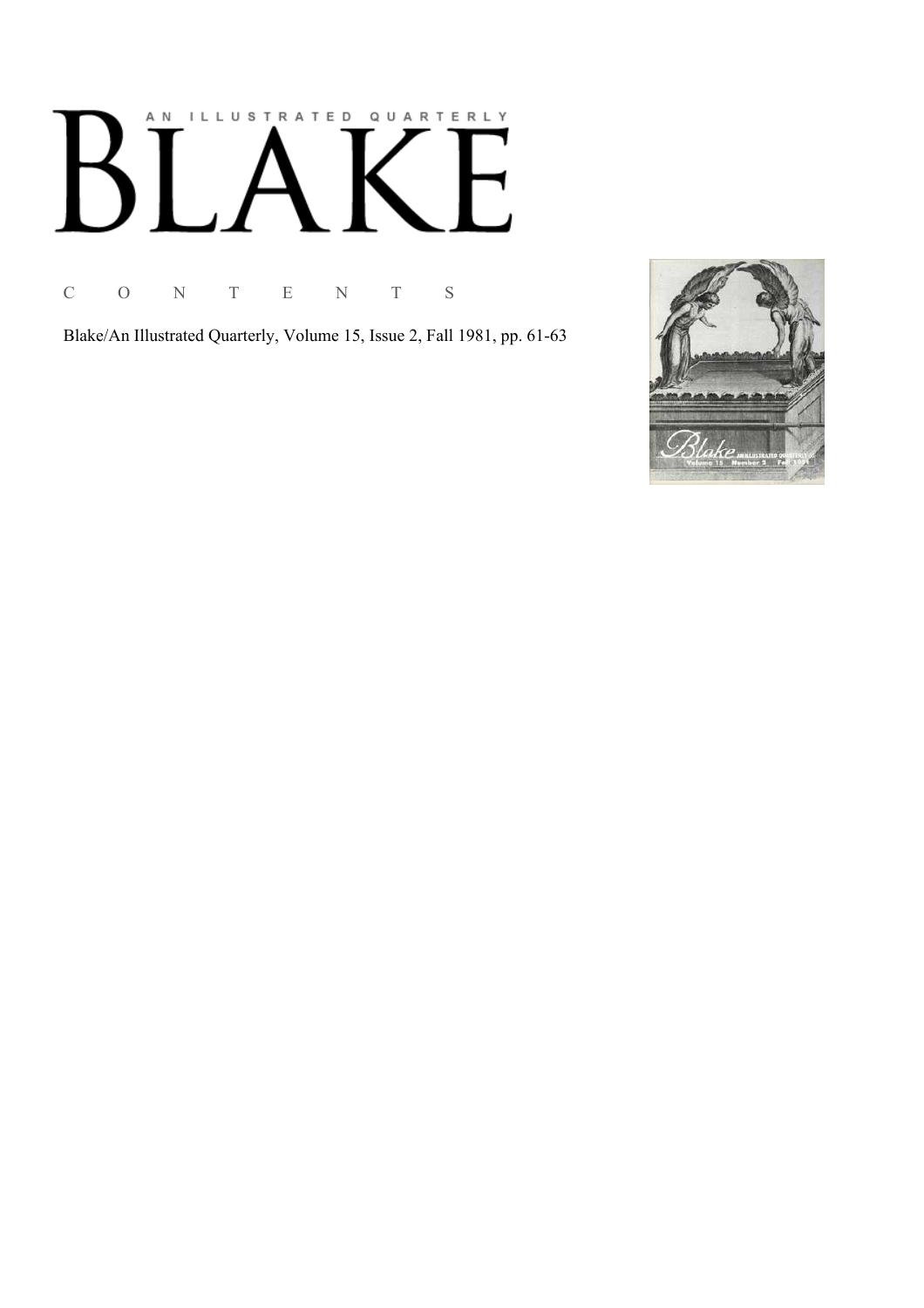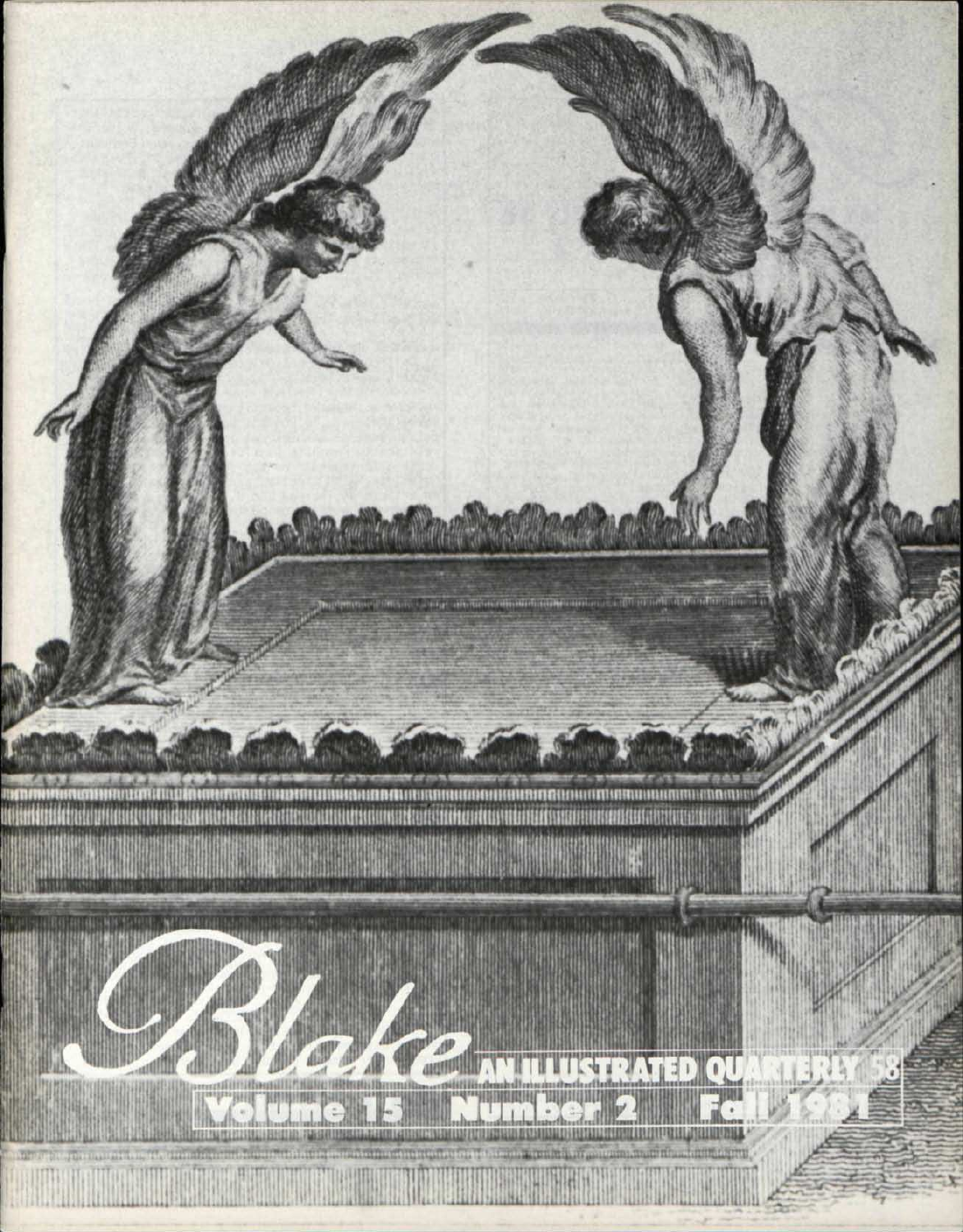

# Volume 15 Number 2 Fall 1981

#### CONTENTS

Blake's Transformations of Ezekiel's Cherubim Vision in *Jerusalem* by David Sten Herrstrom, 64

Blake's "Canterbury" Print: The Posthumous Pilgrimage of the Copperplate by Robert N. Essick and Michael C. Young, 78

Blake and His Circle: A Checklist of Recent Scholarship

by Thomas L. Minnick with the assistance of Detlef W. Dörrbecker, 83

#### REVIEWS

B. H. Fairchild, *Such Holy Song: Music as Idea, Form, and Image in the Poetry of William Blake*  Reviewed by James A. Winn, 94

Mike Westbrook, *Bright As Fire,* a recording of jazz settings of Blake Reviewed by Anthony J. Harding, 97

#### MINUTE PARTICULARS

Music of the Ancients by Peter Davidson, 98

Blake's Insanity: An Unrecorded Early Reference by Jenijoy La Belle, 100

A Newly Discovered Watermark and a Visionary' s Way with His Dates by Martin Butlin, 101

The Shock of the New Blake by Nelson Hilton, 103

#### NEWSLETTER

©Copyright 1981 by Morris Eaves & Morton D. Paley

MARTIN BUTLIN is Keeper of the Historic British Collection at the Tate Gallery, London, author of numerous works on Blake and Turner, and freguent contributor to *Blake.* His catalogue of *The Paintings and Drawings of William Blake* was published by Yale University Press earlier this year.

PETER DAVIDSON is a Scot who 1ives in Cambridge. He has edited *Letters* by Sir Kenelm Digby, and is at work on the Poems of Sir Richard Fanshawe. His amusements are *very* much "Literature and Art and Ancient Music."

DETLEF DORRBECKER teaches art history at the University of Trier.

ROBERT N. ESSICK (Professor of English, University of California, Riverside) collects and writes about Blake's engravings.

ANTHONY j. HARDING recently spent part of his sabbatical *year* in London, Cambridge and Edinburgh doing research on biblical inspiration in its relation to Romantic poetics, and attending concerts after hours. He has published papers on Coleridge, John Sterling and James Marsh, and has an article on Thoreau and H. N. Coleridge's *Greek Classic Poets* forthcoming in *Studies in Romanticism.* 

DAVID STEN HERRSTROM'S essay on Blake's Laocoön is forthcoming in *Bucknell Review* and on Blake and eighteenth-century discussions of the hieroglyph in *Blake Studies.* His poems have appeared in a number of magazines, including *Nimrod* and *US1 Worksheets,* and he is consultant in writing for Bell Laboratories.

NELSON HILTON (University of Gerogia) is Review Editor for *Blake.* His most recent article, "Spears, Spheres, and Spiritual Tears: Blake's Poetry as *The Tyger* 11. 17-20," is forthcoming in *PQ.* 

JENIJOY LA BELLE is an Associate Professor of Literature at the California Institute of Technology.

THOMAS L. MINNICK IS Assistant Dean of University College at The Ohio State University and Bibliographer for *Blake/An Illustrated Quarterly.* 

JAMES A. WINN, Associate Professor of English at Yale, is the author of *Unsuspected Eloquence: A History of the Relat*  (Yale Univ. Press, 1 *Bosom: The Letters*  1977). A serious flute player, he has recently recorded two Couperin *Concerts Royaux* for Musical Heritage Society. *ions between Poetry and Music*  981) and *A Window in the of Alexander Pope* (Archon,

MICHAEL C. YOUNG, an instructor in English at Tulane University, is completing her dissertation on confessional literature from Rousseau to Freud under Stuart Curran, Univ. of Pennsylvania

## CONTRIBUTORS